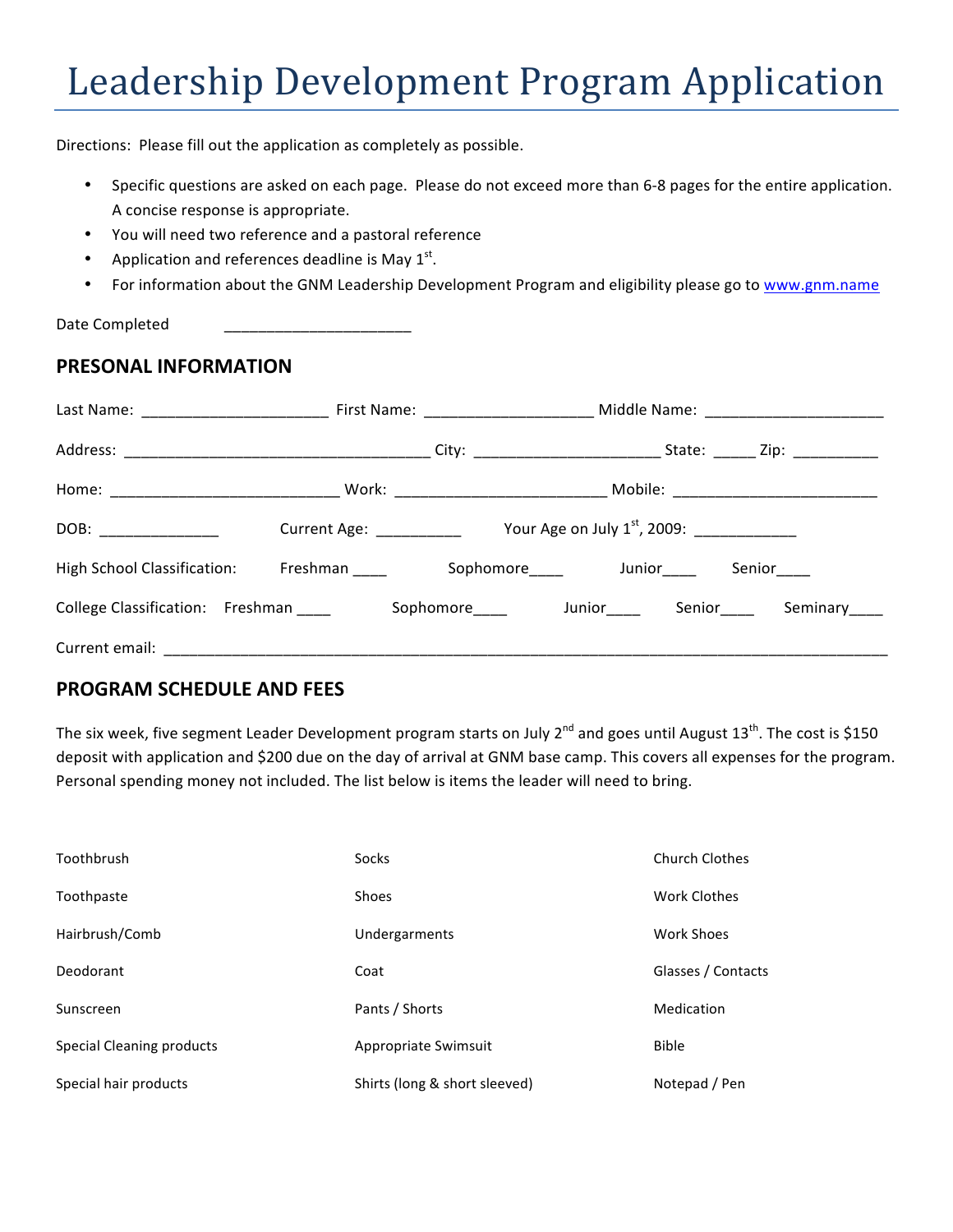## **BACKGROUND AND EXPREIENCE**

(Please use separate pieces of paper to answer the following question, but do so in numerical order)

- 1. Please share your testimony about how you became a Christian.
- 2. Please list current and past leadership positions that you have held.
- 3. Have you ever attended a leadership program or training of any kind before.
- 4. If you have attended a Leadership program or training of any kind what was it and where was it held?
- 5. How have you changed since attending the leadership program or training?
- 6. What books have you read in the past 6 months?

#### **SPIRITUAL LIFE**

(Please use separate pieces of paper to answer the following question, but do so in numerical order)

- 1. Describe your personal devotional life over the last three months.
- 2. What church do you attend? How often do you attend? Are you presently involved in ministry there? If so what is the ministry?
- 3. What are your spiritual gifts from Romans 12? Name the top two gifts. (Please include a copy of the spiritual gift test online with your application.) http://mintools.com/spiritual-gifts-test.htm

### **UNDERSTANDING LEADERSHIP**

(Please use separate pieces of paper to answer the following question, but do so in numerical order)

- 1. Why do you want to be a leader and what do you feel it takes to become one?
- 2. What would you hope to contribute to you church, community, and ministry that you are involved during and after going through this program?
- 3. What do you hope to gain personally from this program?

#### LEADERSHIP AND PLANNING

(Please use separate pieces of paper to answer the following question, but do so in numerical order)

- 1. What is your personality type according to the following test? www.humanmetrics.com/cgi-win/JTypes2.asp. Circle the code: (ESTJ), (ISTJ), (ESFJ), (ISFJ), (ESTP), (ISTP), (ESFP), (ISFP), (ENFJ), (INFJ), (ENFP), (INFP), (ENTJ), (INTJ), (ENTP), (INTP)
- 2. How do you go about managing your time and commitments? (Daily, weekly, monthly, etc) Explain in detail
- 3. What is your definition of a leader?
- 4. Describe the most challenging project, activity you have ever had to organize.
- 5. What kind of relationship will you strive to have with those in the program with you? Why?
- 6. What books have you read in regards to leadership, discipleship, or Christian living that has impacted you personally?
- 7. What conference/seminars (ex. Song of Solomon, Extraordinary Women Conference, Impact Conference...) have you attended that impacted you personally, and will help your ministry as a leader?